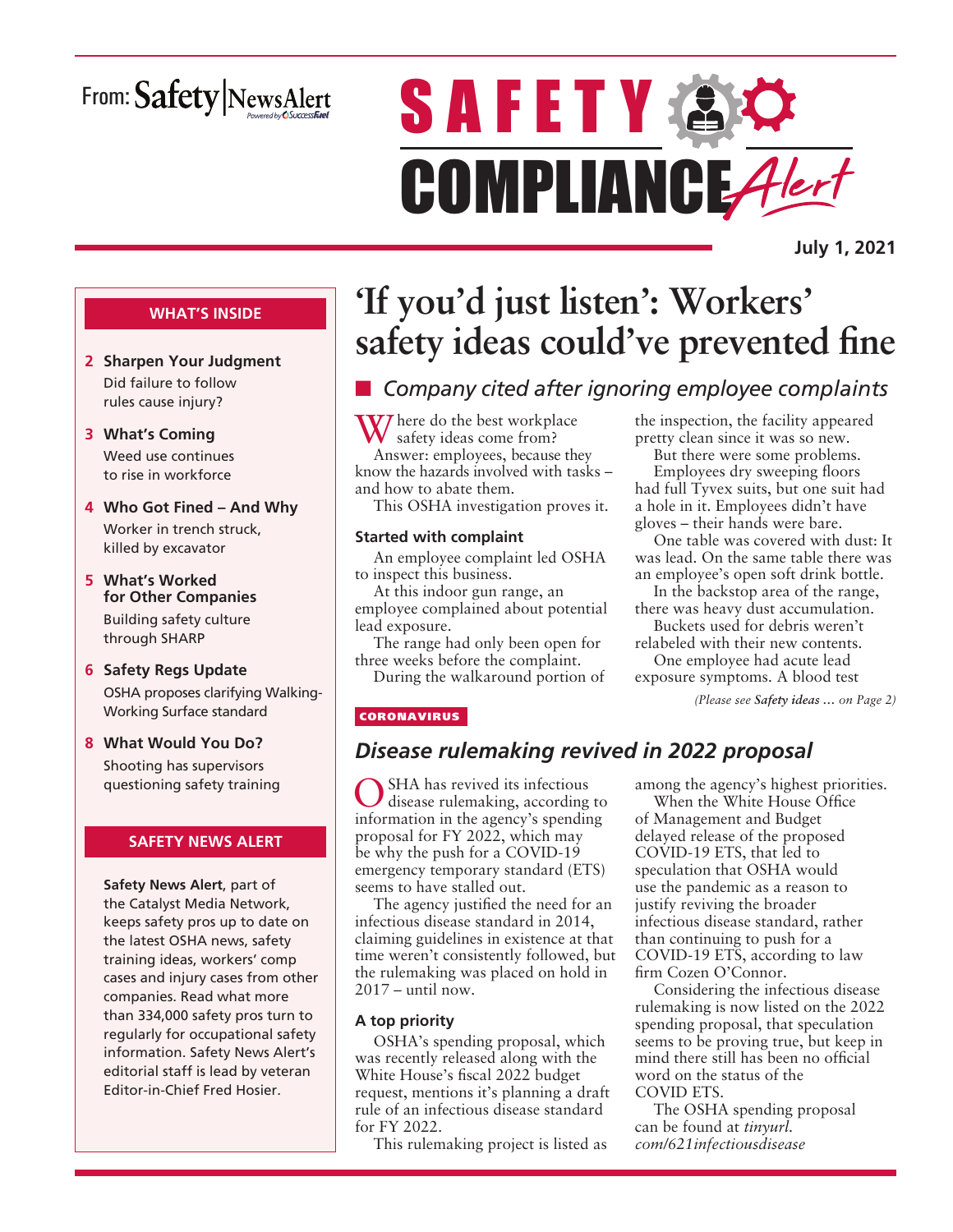#### MINORS & SAFETY

# **Child labor violation leads to teen's death**

A Tennessee contractor involved in the fatal fall of a teenage worker violated child labor laws, according to the Department of Labor.

The contractor allowed the teen to perform roofing activities and ride on a power-driven hoisting apparatus, both of which are banned activities for minors.

A 16-year-old boy was doing roof construction on top of an 11-story hotel when he fell to his death after attempting to jump onto a power-driven hoisting device next to the building.

He missed the platform, slipped through a gap between the scaffolding and building and fell about 160 feet, according to a DOL news release.

### **No roofing activities for minors**

An investigation by the Department of Labor Wage and Hour Division found Stover and Sons Contractors violated two hazardous occupation orders of the child labor provisions of



**EDITOR-IN-CHIEF: MERRIELL MOYER** mmoyer@SafetyNewsAlert.com

EDITOR: BRIAN BINGAMAN MANAGING EDITOR: FRED HOSIER PRODUCTION EDITOR: P.J. FRONZEO EDITORIAL DIRECTOR: CURT BROWN

*Safety Compliance Alert* (ISSN 1077-9787), July 1, 2021, Vol. 27 No. 621, is published semimonthly except once in December (23 times a year).

This publication is designed to provide accurate and authoritative information in regard to the subject matter covered. It is sold with the understanding that the publisher is not engaged in rendering legal, accounting, or other professional services. If legal or other expert assistance is required, the services of a competent professional should be sought. — From a declaration of principles jointly adopted by a committee of the American Bar Association and a committee of publishers.

**Copyright © 2021** Safety | News Alert. Please respect our copyright: Reproduction of this material is prohibited without prior permission. All rights reserved in all countries.

the Fair Labor Standards Act banning employers from allowing minors to perform roofing activities or operate or ride on power-driven hoists.

The contractor was assessed a civil penalty of \$122,364.

Tennessee OSHA also issued citations, and Stover and Sons is currently contesting the penalties.

### *Safety ideas …*

*(continued from Page 1)*

confirmed high lead levels. Employees said the owner was

reluctant to purchase additional PPE.

The workers, some of whom had experience with gun ranges, researched lead in the workplace and had given the information to the owner.

But the owner had said, since the business was a start-up, there was no money available for safety upgrades.

The owner relied on a contractor to build the range and set up business.

However, neither the contractor nor the day-to-day manager knew about employee safety at a facility where lead exposure is an issue.

This meant the employees' concerns and ideas weren't followed.

### **6-figure penalty**

A follow-up inspection confirmed that if someone was shooting at the range, in 60 to 90 minutes they would be over-exposed to lead.

OSHA issued 4 willful and 15 serious violations to the range, for a total penalty of \$225,000.

- Abatement included:
- a lead control plan
- hazard communication training
- a hearing protection plan, and purchase of PPE.
- I'd say there are three takeaways: Listen to your employees about
- safety (or else they might call OSHA)
- Take action on their feedback, and

• Put safety before profits. *(Adapted from a presentation by Sean Tynes, Industrial Hygienist, OSHA, Austin, TX, at AIHce21)*

### *S h a r p e n y o u r j u d g m e n t*

*This feature provides a framework for decision making that helps keep you and your company out of trouble. It describes a recent legal conflict and lets you judge the outcome.*

### **NO DID FAILURE TO FOLLOW RULES CAUSE INJURY?**

Company attorney John Jenkins was heading to Safety Manager Pete Travers' office to discuss a recently received OSHA citation.

As he approached the door to Pete's office, he heard a shout followed by two loud thumps.

Alarmed, John threw the office door open and rushed inside.

"Pete, are you OK?" John asked.

Pete looked up, disheveled, with one shoe in hand.

"It's all good," he said. "The spider is dead now."

### **Training on safe handling**

"About the citation," Pete said, putting his shoe back on. "Mark Curtis was helping unload a trailer containing bundles of stone slabs.

"A forklift can't just go in and pull these bundles out," Pete continued. "They have to be dragged out with the lift while two people on foot help guide them.

"Mark was one of the guides," Pete explained. "Our training on safe handling of these bundles requires employees to stay out of a bundle's fall shadow – the danger zone where you could be struck if the bundle falls over.

"The bundle Mark was guiding fell over while he was in the fall shadow, pinning him and causing a broken leg," Pete said. "That wouldn't have happened if he'd have followed the rules."

"If that's the case, then we can fight this," John said.

Pete's company fought the citation. Did it win?

**n** *Make your decision, then please turn to Page 6 for the ruling.*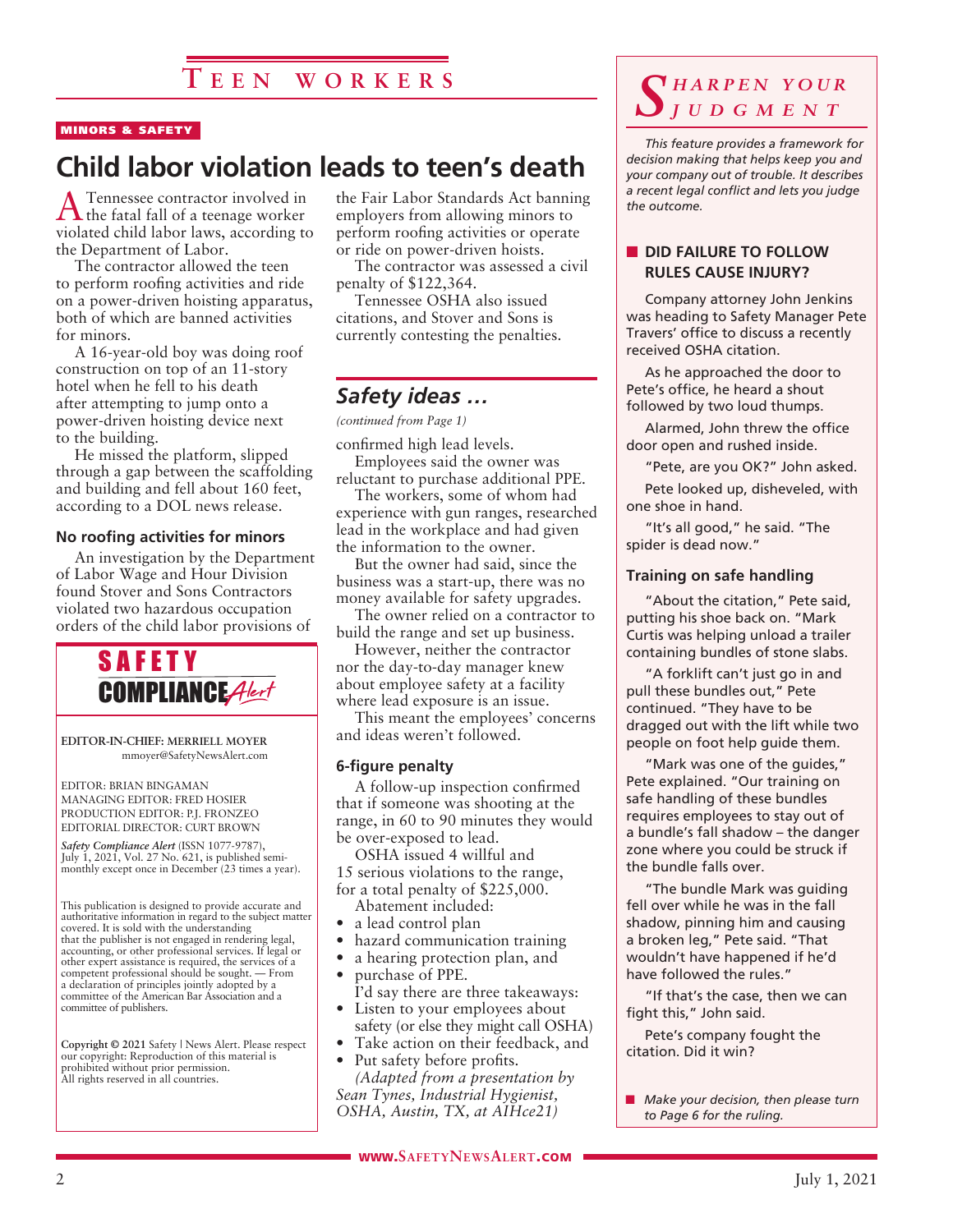### DRUG TESTING

# **Weed use continues to rise in workforce**

 $\blacksquare$  REPORT SHOWS MARIJUANA USE RISING AMONG U.S. WORKERS

Drug-testing company Quest Diagnostics says the COVID-19 pandemic didn't cause a decrease in marijuana use in the general (nonsafety-sensitive) U.S. workforce.

In its analysis of more than seven million urine tests in 2020, Quest says the overall positive rate for marijuana in the total U.S. workforce was down only slightly – 4.4% compared to 4.5% in 2019. The 2019 rate was the highest in 16 years.

For federally mandated, safetysensitive workers, the rate declined to 2.2% from 2.4% in 2019. The decline among this group of workers is what contributed to the slight decline in the total workforce.

The 2.2% rate was 10% higher than the rate was just five years ago.

In the general U.S. workforce, the positive rate was 12% higher than five years ago.

Positive rates for most drug categories, other than marijuana, declined or remained flat in the total U.S. workforce over the past five years.

"Driven largely by surging rates of marijuana, general U.S. workforce positives and steady rates of amphetamines positives, the rate of drug positivity remained stubbornly high, despite seismic shifts to the workplace caused by the COVID-19 pandemic," said Dr. Barry Sample, Quest's senior director of science and technology.

"Our data suggest that marijuana positivity has increased sharply nationwide since states began to legalize marijuana in 2021," Sample said. "However, it appears that states where medical marijuana use alone is legal are not experiencing much higher rates of increase than states where neither medical nor recreational use is legal."

### **Rate decrease in safety-sensitive jobs**

Urine drug test results for the federally mandated, safety-sensitive workforce declined in all categories except PCP, which remained flat.

Of note, positivity for marijuana declined 10.2%, cocaine declined 20%, semi-synthetic opiates declined 14.3%, and oxycodone declined 19.2%.

#### DEPARTMENT OF LABOR

### *Report: Lack of inspections hurt OSHA's COVID efforts*

An ongoing Department of Labor Office of Inspector General (OIG) audit into the actions OSHA took during the pandemic reveals increased complaints, reduced inspections and an increase in remote inspections caused a reduction in employee protections at various worksites.

In its latest semiannual report to Congress, the OIG states that OSHA's efforts to protect the health and safety of inspectors during the pandemic led to fewer inspections in general and an increased number of remote inspections when compared with a similar period during 2019.

Compared with 2019 numbers, OSHA received 15% more complaints in 2020, but performed 50% fewer

inspections resulting in the agency's failure to provide an adequate level of protection for many workers.

Throughout the pandemic, federal OSHA issued 295 violations for 176 COVID-related inspection, while state plan agencies issued 1,679 violations for 756 COVID-related inspections.

#### **COVID emergency standard**

The OIG report points to the lack of an enforceable emergency temporary standard (ETS) as another failure to adequately protect employees at worksites across the U.S.

OSHA produced a COVID-19 ETS April 26, which is currently under review at the White House's Office of Management and Budget.

### **Trends To Watch**

*Watch what's happening in various states. Some actions indicate trends.*

### **NEW LAWS PROTECT RECREATIONAL POT USERS**

**Montana** Governor Greg Gianforte recently signed two bills to establish a framework for recreational cannabis and to begin to implement the legalized sale and possession of recreational marijuana.

The new laws will impact the workplace by protecting those who use marijuana outside of work from adverse employment action and address other workplace issues related to marijuana use, according to law firm Littler Mendelson.

While the new laws protect employers' rights to prohibit on-duty use or possession, they also make clear that an employer will not have the ability to act based purely on a positive marijuana drug test.

Testing isn't prohibited, but an applicant can't be rejected or an employee fired solely because they tested positive for marijuana.

### **N** OWNER ARRAIGNED FOR **\$70M COMP FRAUD SCHEME**

A **California** construction company owner was arraigned after being accused of underreporting his payroll by more than \$70 million to allegedly reduce his workers' compensation insurance premiums by more than \$25 million.

Nissim Vaknin was charged with felony insurance fraud after an investigation by the state Department of Insurance revealed he reported a total of \$4,083,483 in payroll to the State Compensation Insurance Fund (SCIF) while his actual payroll was \$74,741,381.

Vaknin allegedly underreported payroll by more than \$70 million, resulting in a premium loss to SCIF of \$25,129,032

He was arraigned at the Los Angeles Superior Court May 28.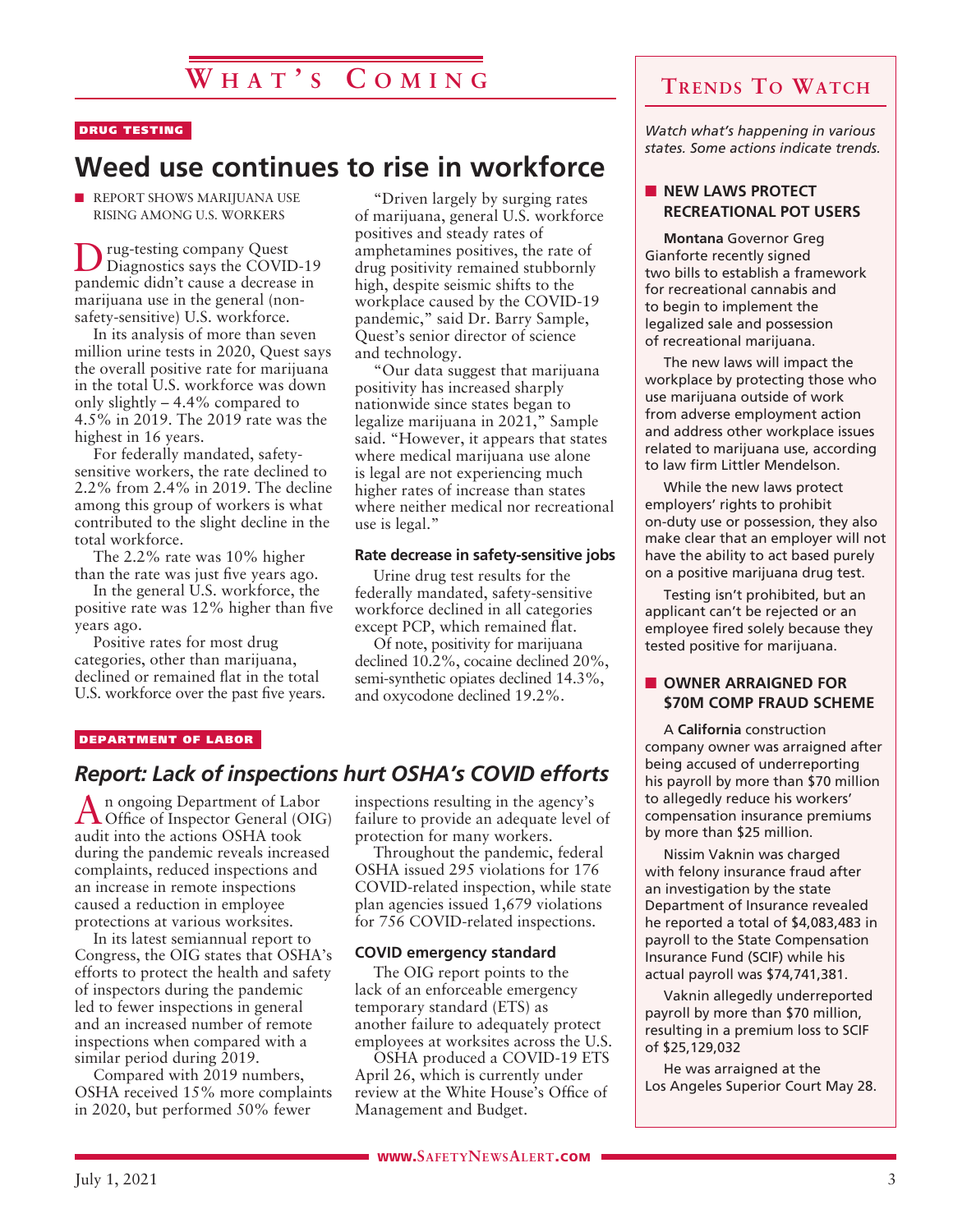# **Roundup of most recent OSHA citations**

*Go to* www.SafetyCompliance Alert.com/fines *for more OSHA fines and injury settlements.*

### Worker in trench struck, killed by excavator

Indiana OSHA cited a construction contractor after an excavator operator struck and killed an employee working in a trench.

An investigation revealed that the employee struck by the excavator was not wearing high-visibility clothing or a hard hat, both of which could have protected him from struck-by hazards. **Fine:** \$8,400

**Company:** Delta Foundation Specialists, Westfield, IN **Business:** Site preparation contractor

### **Reasons for fine:**

*Four serious violations for failure to:*

- provide employment free from recognized struck-by hazards likely to cause death or serious physical harm
- ensure competent person inspected worksite for hazards
- ensure high-visibility clothing was worn by employees working in excavations
- ensure employees wore hard hats in area where struck-by hazards were present

### Employee run over by industrial truck: \$156K fine

OSHA cited a Chicago-based container shipping company after an employee was run over by a powered heavy-lift vehicle.

The employee was riding unsecured on the vehicle – which was used to move and stack steel containers – when he fell off and was run over, suffering a partial leg amputation and a crushed pelvis.

Inspectors found employees were allowed to ride unsecured on powered heavy-lift vehicles in the facility, in violation of company and OSHA safety procedures, according to a Department of Labor news release. **Fine:** \$156,038

**Company:** ITS Technologies &

Logistics, doing business as ITS Conglobal, Chicago

**Business:** Support activities for rail transportation

### **Reasons for fine:**

*One willful violation for failure to:*

• prevent employees from riding on powered industrial trucks

*Two serious violations for failure:*

- provide refresher training to powered industrial truck operators after an accident or near-miss incident
- evaluate performance of powered industrial truck operators at least once every three years

### Manufacturing worker dies from COVID-19

OSHA cited a Missouri auto parts manufacturer for COVID-19-related violations following the death of a press operator who was exposed to the coronavirus.

Inspectors found two machine operators who worked close to one another and didn't consistently wear face coverings both tested positive for the coronavirus two days apart.

Ten days later, two more press operators who worked close together tested positive, and on Sept. 19 one of them died from COVID-19, according to a Department of Labor news release.

The OSHA investigation found that at least six employees at the plant tested positive for the coronavirus. **Fine:** \$15,604

**Company:** Peterson Manufacturing doing business as Maxi-Seal Harness Systems, Grandview, MO

**Business:** Electrical equipment and component manufacturing

### **Reasons for fine:**

*One serious violation for failure to:*

- provide employment free from recognized COVID-19 hazards likely to cause death or serious physical harm
- *One other-than serious violation for failure to:*
- record COVID-19 illness on OSHA 300 log

### **WORKERS' COMP DECISIONS**

### Doctors can't decide if pain is work-related: Benefits?

Was the nurse's continued neck and back pain the result of a previous work-related injury?

- **What happened:** A nurse injured her back and neck at work. A few months later, her doctors released her back to work, but she continued to have pain. Several doctors agreed that she had a degenerative disc condition, but they couldn't agree on whether or not it was work-related.
- **Company's reaction:** Your condition isn't work-related.
- **Decision:** She could collect. The court found the doctors who said the injury wasn't work-related offered no evidence to prove it.
- **Cite:** *Regional Care Hospital Partners v. Marrs*, IA Court of Appeals, No. 19-2138, 2/17/21.

### Ankle injury, heart attack related? Can he collect?

A worker injured his ankle on the job and received benefits for the injury. A short time later, he amended his claim to include a heart attack. Can he collect?

- **What happened:** A worker injured his ankle walking down steps at work. One month later, he had a heart attack he claimed was caused by the ankle injury.
- **Company's reaction:** Our doctor says you didn't technically have a heart attack, and that what you did suffer has nothing to do with work.
- **Decision:** He could collect. Medical evidence revealed the ankle injury resulted in a blockage in the circulatory system which caused "several cardiac arrests, any of which could have been fatal.
- **Cite:** *Matter of Maldonado v. Doria Inc.*, NY Court of Appeals, No. 531672, 3/4/21.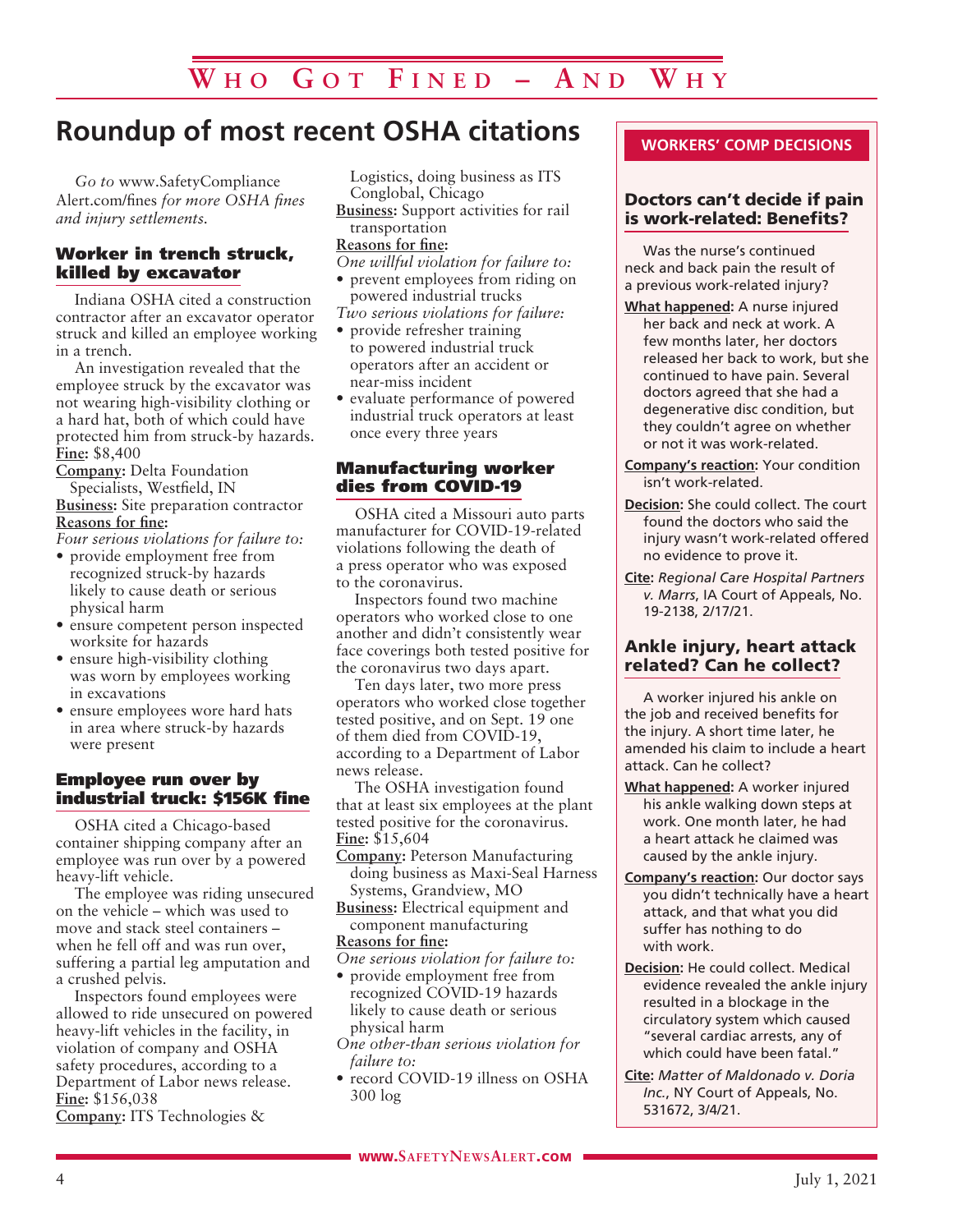### REAL PROBLEMS, REAL SOLUTIONS

# **Building safety culture through SHARP**

ooking for a safety management program that will lead to a self-sustaining safety culture?

The Safety and Health Achievement Recognition Program (SHARP) does just that.

SHARP is aimed at smaller companies that need more help with their safety programs.

It's offered through federal and state OSHAs (the requirements in each locale may be a bit different, so check with your state).

SHARP focuses on three components to build a successful safety and health management program:

- Operational (find and fix hazards in the field and the facility)
- Managerial (programs, policies and procedures), and
- Cultural (how we work).

### **SHARP process**

To achieve SHARP status, an employer must go through a set process.

In the first step, the company drafts a SHARP commitment letter in which it agrees to:

- conduct a comprehensive survey of all operations
- involve employees
- correct hazards, and
- develop a written safety and health program.

The next step is a comprehensive consultation with a representative from federal or state SHARP.

- The consultation includes:
- records review
- safety program review
- safety committee evaluation, and
- hazard assessment.

Next comes action planning and goal setting.

This is an outline of where you are in your safety program to where you'd like to be.

A company should set up a continual improvement process for its safety plan, using Deming's Plan-Do-Check-Act.

Follow-up consultations are also a part of the SHARP process.

After developing and implementing its action plan, the company requests a follow-up assessment.

If all the conditions are met, the company then qualifies for SHARP.

If some of the conditions aren't met yet, the company goes back to the action plan stage and works through it again.

### **Conditions to meet**

In Oregon, a company must receive a sufficient rating on all 47 elements in the Safety and Health Assessment.

Also, all safety, health and ergonomic hazards identified in reports must be corrected or addressed.

The last requirement is that the company have an incident rate below industry average or on a downward trend.

#### **Success stories**

Oregon OSHA's SHARP program has produced many safety success stories.

Georgia Pacific went 10 years without a lost time injury. The

# **10 years without lost time injury**

company's incident rate is 72% below its industry average.

Marvin Windows & Doors reduced its incidence rates and workers' compensation costs. The company also increased employee involvement in safety.

Duro-Last's (roofing company) successful completion of SHARP led it to the next safety step: qualifying for the Voluntary Protection Program (VPP). During a 15-year period, Duro-Last had only one recordable injury.

*(Adapted from a presentation by Mark Hurliman, VPP/SHARP Program Coordinator, Oregon OSHA, at the VPPPA's Next Level Safety 2021 conference)*

### **TRAINING TIPS**

### Are your workers prepared for severe weather events?

Whether it's severe thunderstorms, hurricanes or tornadoes, extreme weather can be a major on-the-job hazard.

That's why it's important workers are trained in the company's severe weather emergency evacuation plan

According to OSHA, workers should know:

- conditions that will activate the plan
- chain of command
- emergency functions and who will perform them
- specific evacuation procedures, including routes and exits
- procedures for accounting for personnel, customers and visitors, and
- any emergency equipment personnel should have.

Employees should also be prepared to follow instructions from local authorities, should the need arise.

### Following lockout/tagout = getting home in one piece

The Department of Labor recently cited a grocery store after a teen worker was injured cleaning a meat grinder.

The boy put his hand inside, got it stuck and almost turned the machine on as he struggled to get free.

Luckily, he got away with nothing more than a cut on his finger, but this could have resulted in a tragic, life-changing injury.

Same could be said for workers of any age who fail to follow lockout/ tagout procedures.

Sometimes it takes a gentle reminder of what's at stake to help workers realize procedures are meant to help them get home in one piece.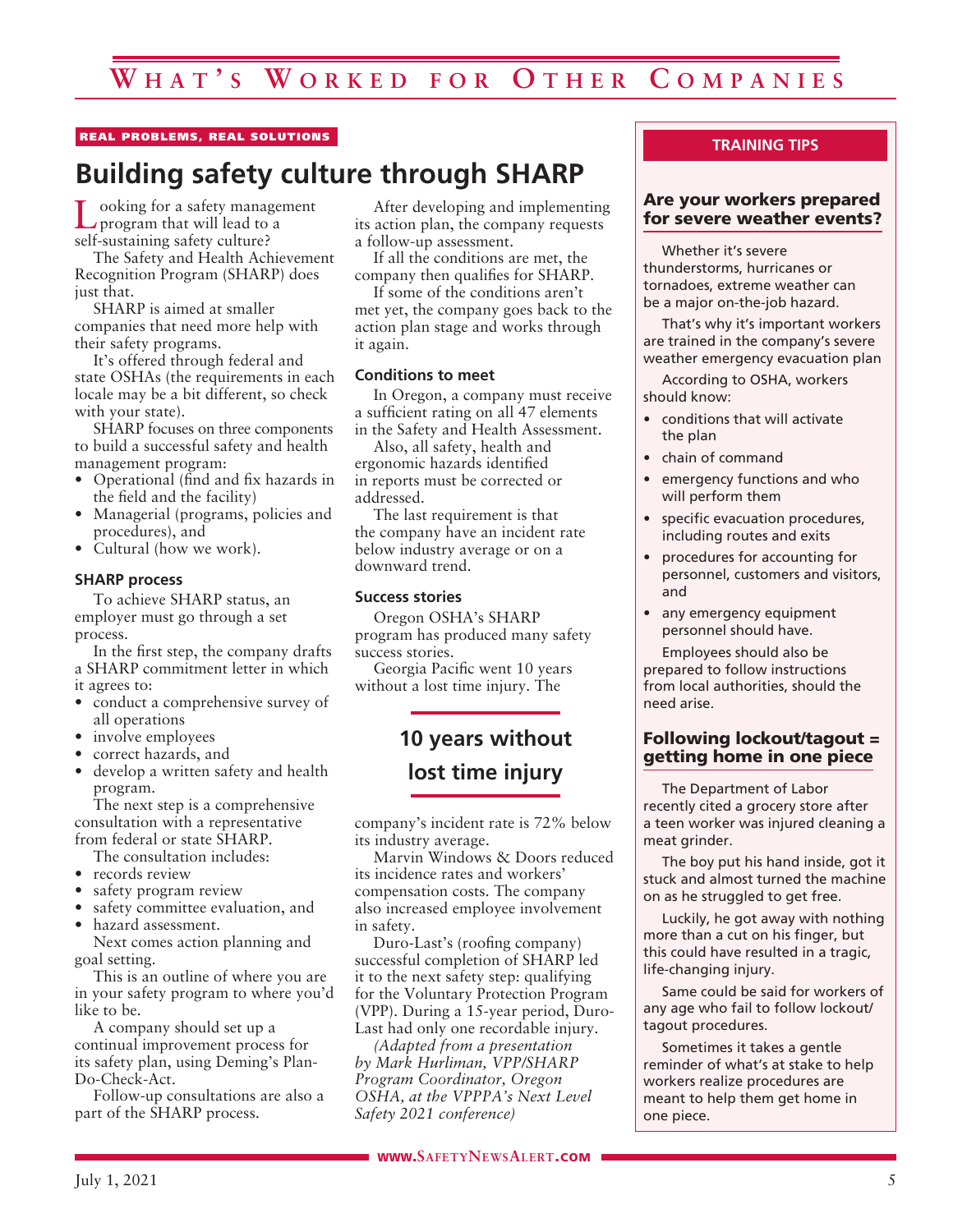### RULE UPDATES

# **OSHA proposes clarifying Walking-Working Surface standard**

SHA is proposing updates to clarify its handrail (1910.28) and stair rail system (1910.29) for the general industry Walking-Working Surfaces standard after receiving numerous questions regarding the standard's requirements.

A final rule on walking-working surfaces was published in 2016 – the proposed rule doesn't reopen any discussion on decisions regarding that rulemaking – and OSHA wants to clarify some sections, including those covering when handrails are required and the height requirements for handrails on stairs.

### **Confusion over original rule**

The standard was published Nov. 18, 2016, and since that time, OSHA states it has received "many questions and requests for interpretation of the requirements for handrails and stair rail systems," according to the proposed rule's Federal Register entry.

These questions and requests led the agency to believe "there is confusion in the stakeholder community regarding when handrails are required on stairs as well as what the height requirements are for handrails on stairs and for stair rail systems, depending on date

of installation."

With this rule, OSHA is proposing language it feels is clearer without changing the intent of the final rule.

### *Beryllium documents to change due to settlement*

OSHA has agreed to revise language in several of its documents on beryllium dust following a settlement with multiple companies that filed lawsuits over the agency's Beryllium Standard in 2017.

The settlement agreement, which was filed May 26, will see changes to several of the agency's facts sheets, frequently asked questions (FAQ) documents and webpages on beryllium.

Some of the changes included in the beryllium settlement agreement involve revisions to certain sentences, removal of specific words or the addition of new sentences or paragraphs to the documents.

For example, OSHA agrees to revise the FAQ "What industries will be affected by the rule?" to remove the phrase "with slags" from the section "Construction and Shipyards (Abrasive blasting with slags)."

Another change, this time to the OSHA Fact Sheet "Protecting Workers from Exposure to Beryllium and Beryllium Compounds," involves adding, "In construction and shipyards, exposure to beryllium primarily occurs when abrasive materials that contain trace amounts of beryllium  $\langle 1\%$  by weight) are used in abrasive blasting operations."

There are a total of 10 such changes to eight different documents.

### *Facility agrees to change anti-violence program*

A Florida behavioral healthcare center has reached a settlement with OSHA, agreeing to revamp its violence prevention program following a series of incidents that occurred in 2020.

SalusCare Inc., a nonprofit mental health and substance abuse service provider, accepted OSHA's serious citation for failing to protect its workers from patients and has agreed to pay a \$6,747 fine, hire a qualified consultant to improve the violence prevention program and make multiple changes to safety and reporting protocols.

### *Sharpen your judgment – THE DECISION*

#### *(see case on Page 2)*

No, Pete's company lost when an administrative law judge found the company had constructive knowledge that employees weren't following the rules.

The company presented evidence of its thorough, written safety program regarding safe handling of the bundles along with documentation of the injured employee's training.

However, testimony from supervisors and other employees, along with evidence OSHA provided, told a different story.

While the safety training discouraged workers from being in the fall shadow, supervisors often "instructed employees to act in direct contravention to that rule

and stand in the fall shadows of moving bundles while unloading them from their container."

Further, there was no documentation of disciplinary action for those who didn't follow the fall shadow rules.

All of this led to the judge affirming the citation.

#### **N ANALYSIS: RULES NO GOOD IF NOT FOLLOWED**

We've said it here before – and safety pros know this – but all the training and rules in the world aren't worth anything if they're not followed.

This is why having employee *and* supervisor buy-in is so important. If supervisors let employees slide on following safety rules, there may as well be no rules at all.

**Cite:** *Secretary of Labor v. P.M.I. International Stone Importers,* Occupational Safety and Health Review Commission, No. 19-0372, 4/19/21. Dramatized for effect.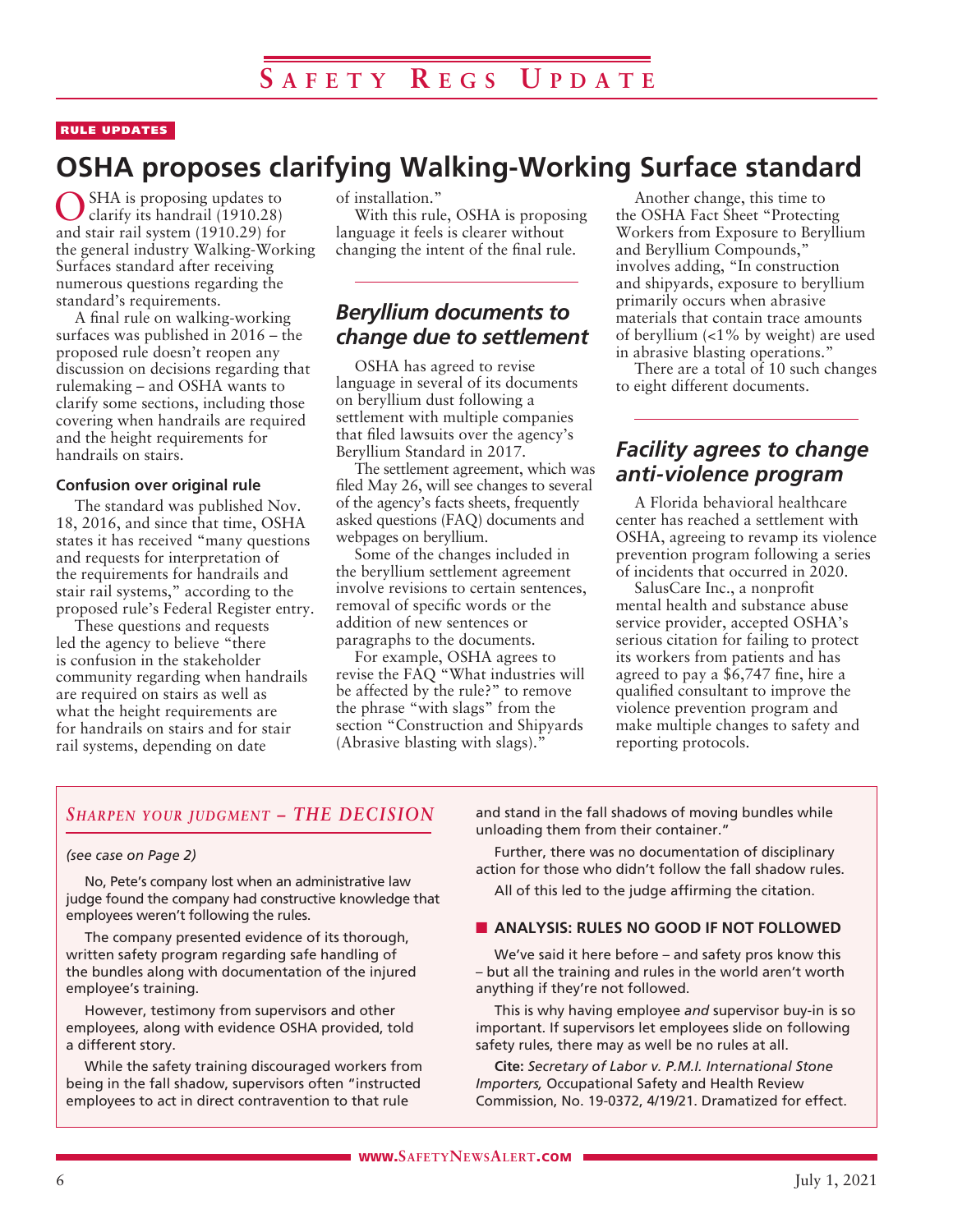## **F e d e r a l A ct i v i t i e s**

# **Government notices on workplace safety**

*Here's* SCA*'s digest of key notices that appeared recently in the* Federal Register (FR) *or on OSHA's website concerning workplace safety issues. For the FR listings and other related links, go to* SafetyCompliance Alert.com/category/federal-activities*.*

### TEEN WORKERS

A Florida business was recently fined more than \$5,000 for allowing minors to perform hazardous work involving scooters and other motorized vehicles.

MOT Dead Sea, Inc., doing business as King of Scooters, allegedly allowed teen workers to operate or act as outside helpers on a variety of different motor vehicles.

The scooter rental company allowed two 16-year-old and two 17-year-old employees to regularly show customers how to operate scooters, sports bikes, scoot coupes, mopeds and golf carts on the employer's grounds, according to a Department of Labor (DOL) news release.

Other minors were employed to drive golf carts over state highways to manage vehicle inventory at the five King of Scooters locations.

Several other child labor violations of the Fair Labor Standards Act were allegedly violated, including allowing a 15-year-old to work more than three hours on a school day, more than eight hours on a non-school day and past 7 p.m. during the school year.

DOL's Wage and Hour Division assessed a \$5,233 fine for violating child labor requirements, and MOT Dead Sea paid \$514 in back wages to two workers to resolve overtime violations discovered during the investigation.

#### WHISTLEBLOWER

A Staten Island, NY, community health center and its CEO are being sued by the U.S. Department of Labor after an employee was allegedly suspended and later fired for reporting COVID-19-related safety

and health concerns.

The employee was allegedly disciplined and eventually terminated after expressing concerns over staff being exposed to the coronavirus and a lack of proper social distancing protocols.

Community Health Center of Richmond, Inc., and its CEO, Henry Thompson, are accused of firing the "six-year veteran employee" shortly after the employee reported COVID-19 hazards to Thompson, according to a DOL news release.

The employee was concerned that in-person attendance at a March 2020 staff meeting would lead to transmission of the coronavirus, so the worker attempted to reschedule the meeting by phone.

After the scheduling change was turned down by management, the employee refused to attend the meeting in person and was allegedly then suspended and eventually terminated.

The employee then filed an anti-retaliation complaint with OSHA, leading to the lawsuit.

#### **VACCINES**

OSHA has made an important update to the way it's enforcing regulations regarding COVID-19.

The agency says it doesn't want to have any appearance of discouraging workers from receiving the COVID-19 vaccination, and also doesn't want to "disincentivize" employers' vaccination efforts.

Therefore, OSHA won't enforce 29 CFR 1904's requirements that would have required any employers to record worker side effects from COVID-19 through May 2022.

OSHA says it will reevaluate its position next year to determine whether the exemption will continue.

The change was outlined in a new FAQ on OSHA's coronavirus page.

For more information on this and other COVID-19-related OSHA guidance, visit *osha.gov/coronavirus/ faqs#vaccine*

### **NEW VIDEO ON WORKPLACE OVERDOSES AND NALOXONE**

The National Institute for Occupational Safety and Health published a new video meant to help employers decide whether to have naloxone, an effective drug for reversing opioid overdoses, available in their workplace.

On average, 115 Americans die every day from an opioid overdose, according to 2017 data from Centers for Disease Control (CDC).

Further, overdoses are becoming increasingly common in the workplace.

Naloxone can reverse many of the potentially fatal side effects of an opioid overdose, so having it on hand can provide a tool that a workplace can use while waiting on first responders to arrive on the scene, according to the video.

**Info:** *tinyurl.com/621overdoses*

### **What safety pros say**

Which kind of roadway had the most fatal work zone crashes in 2019? Arterial roads **389**  $- - - - - -$ Interstate **293** Local **31 Source:** U.S. Federal Motor Carrier Safety Administration

Fatal workzone crashes are increasing in general with 2019's numbers jumping 11% over 2018's, and that's despite a 2% decrease in overall fatal crashes.

*Each issue of* SCA *contains an exclusive survey to give safety professionals insight into what their peers nationwide are thinking and doing.*